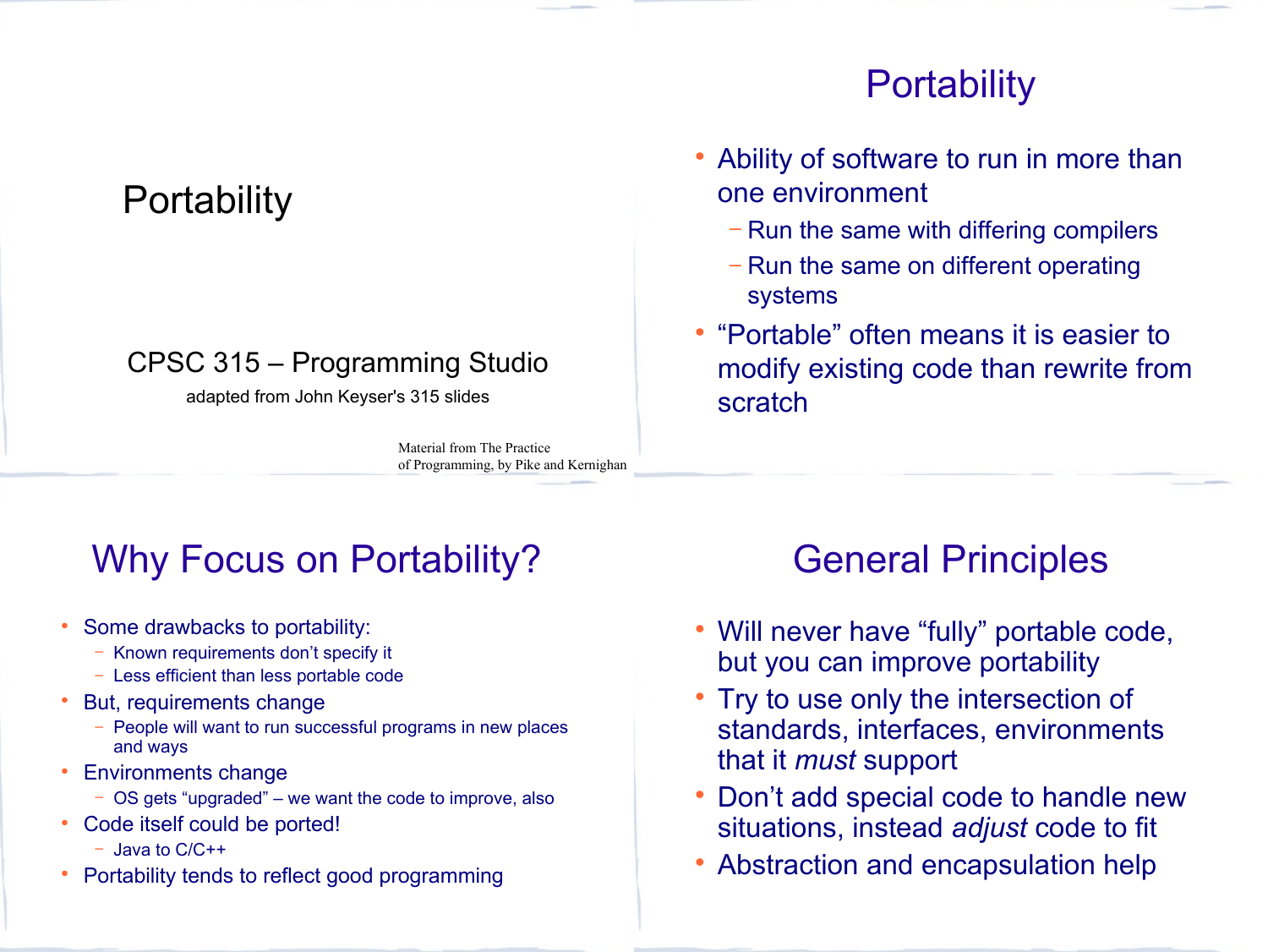### Language Issues

- Stick to Language Standards
	- Many languages aren't standardized, and no language is fully specified
	- Even such languages have very common usage patterns
- Program in the mainstream
	- − Stick to language constructs that are wellunderstood
	- − Don't use unusual language features or new language additions
	- − Requires some familiarity with what "mainstream" is.

### Trouble Spots in Languages

#### Sizes of data types

- − int, long, pointers can vary
- − Don't assume length, beyond *very* well established standards
	- e.g. 8 bits in a byte

# Trouble Spots in Languages

- Expressions: Order of Evaluation
	- − Often not clearly specified, or implemented differently anyway

#### $ptr[count] = name[+count]$

- count could be incremented before or after used to increment ptr
- − Avoid reliance on specific order, even when the language specifies
	- Could port code, or compiler treat differently

### Trouble Spots in Languages

- "Sign" of a char
	- − Could run -128 to 127, or 0 to 255
- Arithmetic and logical shifts
	- − How is sign bit handled? shifted or not?
- Byte order
	- − Big vs. Little endian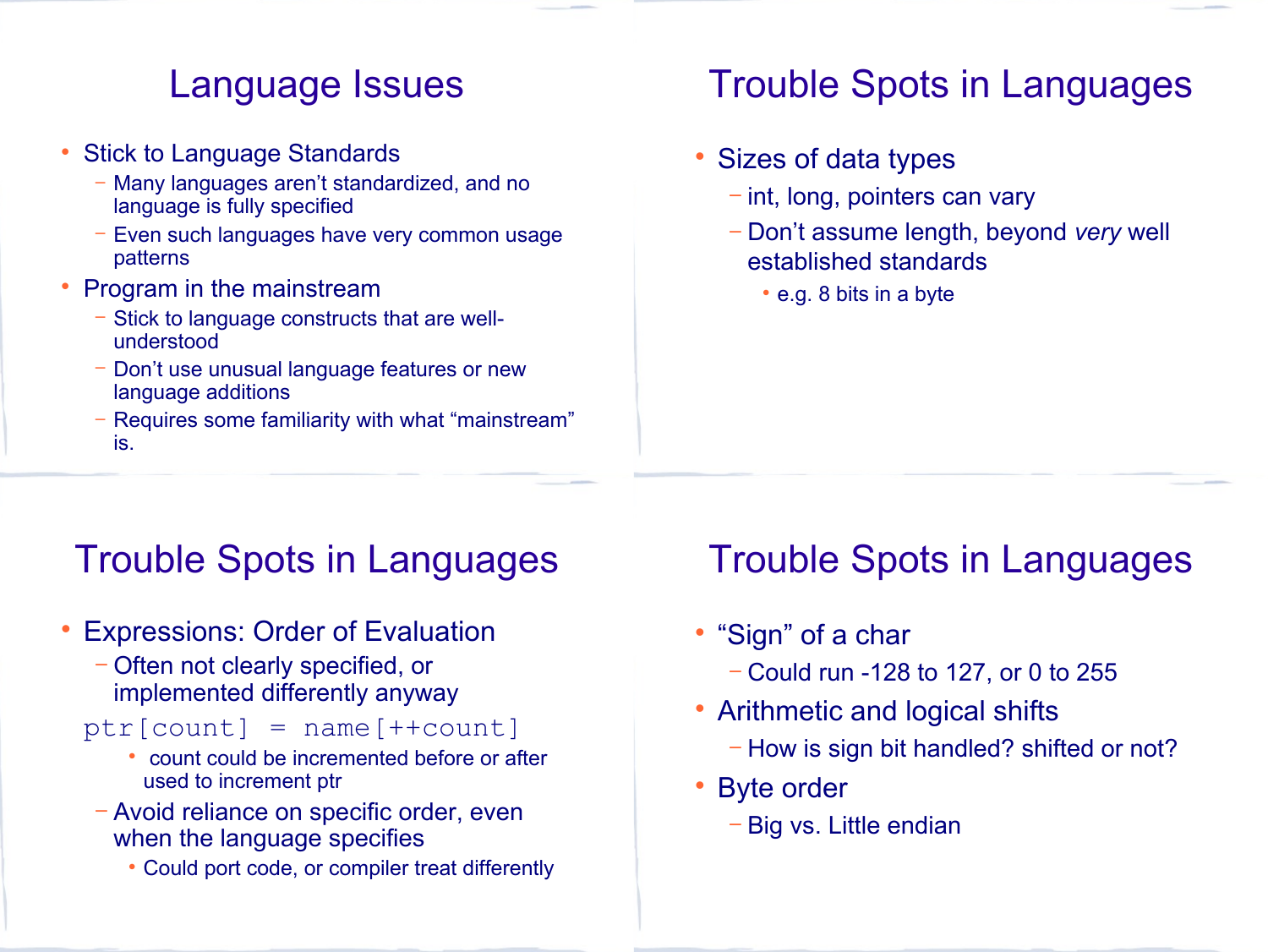## Trouble Spots in Languages

- Alignment of structures and class members
	- − Never assume that elements of a structure occupy contiguous memory.
	- − Lots of machine-specific issues
		- e.g. n-byte types must start on n-byte boundaries (bus error)
	- e.g. i could be 2, 4, or 8 bytes from start:

```
struct X {
     char c;
     int i;
}
```
### Dealing with Language Issues

- General Rules of Thumb:
	- − Don't use side effects
	- − Compute, don't assume sizes of types/objects
	- − Don't (right) shift signed values
	- − Make sure data type is big enough for the range of values you will store
- Try several compilers

## Headers and Libraries

- Use standard libraries when available
	- − Realize that these are not necessarily universal, though
	- − Different implementations may have different "features"
- Careful about using lots of #ifdefs to catch language/environment changes
	- Easily leads to convoluted header files that are difficult to understand and maintain
- Choose widely-used and well-established standards
	- networking interfaces
	- − graphics interfaces

# Program Organization

- Use only features that are available in all target systems
- Avoid conditional compilation  $(\text{\#ifdefs})$ 
	- − Especially bad to mix compile-time with run-time commands
	- − Makes it difficult to test on different systems, since changes actual program!